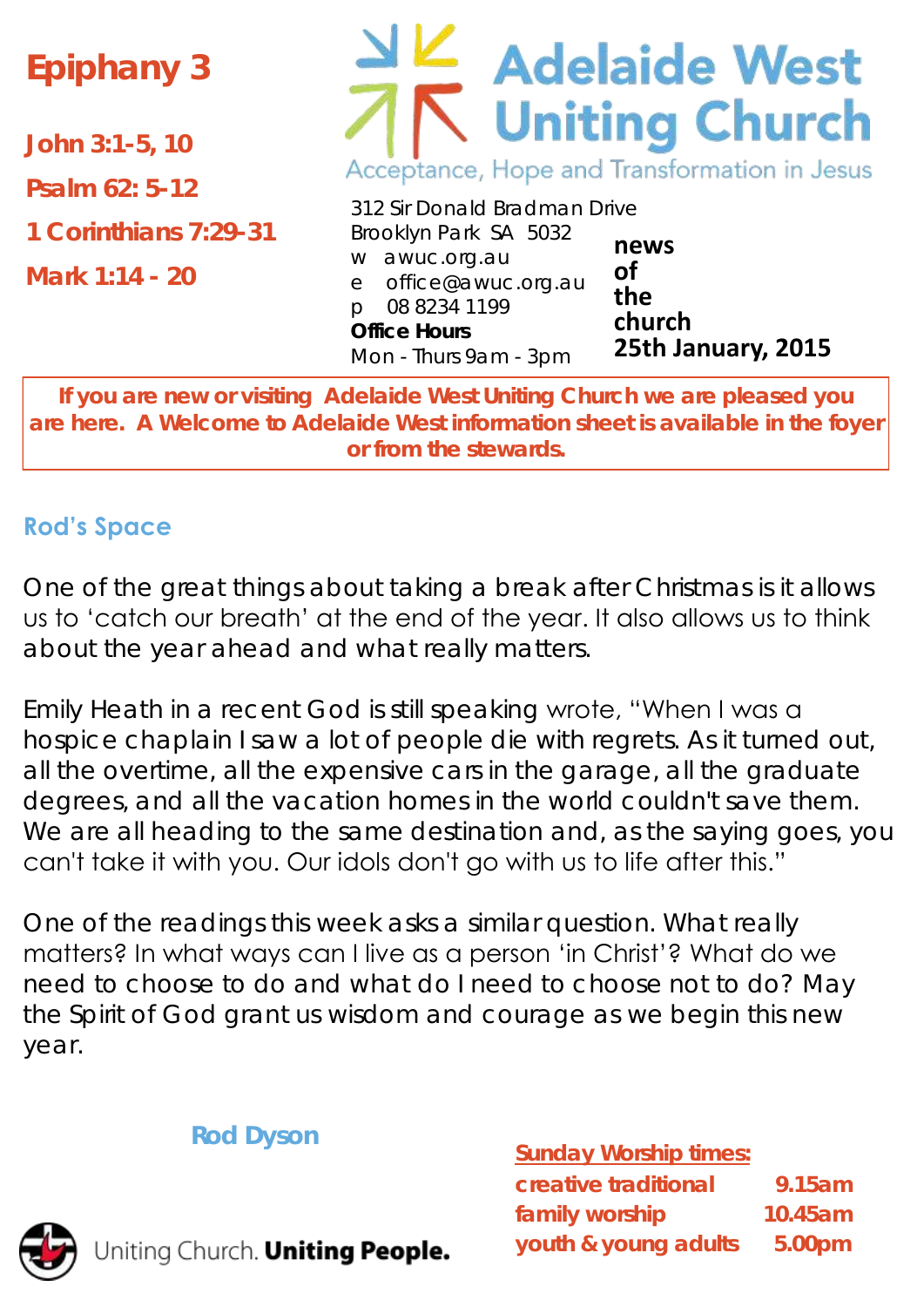

#### **'Swap your style' clothing swap party**

Please come along to this fundraising event 'Swap your style' clothing swap party, run by my sisters scarf.

The girly fun will begin from 2 until 5pm on **Saturday 7 February** at 15 Elizabeth street, Torrensville. Bring 5-10 pieces of clothing or accessories to swap with others.

All ages, shapes and sizes will be catered for and any left over clothes will go to Goodwill (unless you want to take them with you!).

A \$20 cover charge will include drinks and nibbles ...and money raised will go directly to SAVE [Social Awareness and Voluntary Action] who support girls and women affected by human trafficking in the clothing industry.

If you wish to just donate clothes, please do so through Adelaide West off ice or bring to church next Sunday.

To keep up to date with my sisters scarf, like them on face book. <https://www.facebook.com/mysistersscarf>

The end of January is upon us and the year is well and truly underway. It's that time of the year when we look forward and plan and have a good clean up. There is a working bee scheduled for Saturday 28th February (watch out for more details). We are currently putting a to do list together and there will be some jobs that can be done in advance if you have spare time. If you are currently storing things on the church property that doesn't belong to the church can you please take it home or advise the office of you ownership. This will ensure that nothing is relocated during "**clean-up February**" accidently.

**MARK VANDENBOS** has taken on the role of Co-coordinator of tech for AWUC, replacing Richard Young in this role. A tech committee has been formed who report directly to the management team. The members are: Mark Vandenbos, Richard Young, Tom Maple, Al Brocklehurst, Richard Altmann, Simon Story, Dan Ralph and Suzi Cousins. There is also a tech team who are all trained and skilled in using the sound, lighting and projection equipment and we are always happy to welcome newcomers to this list.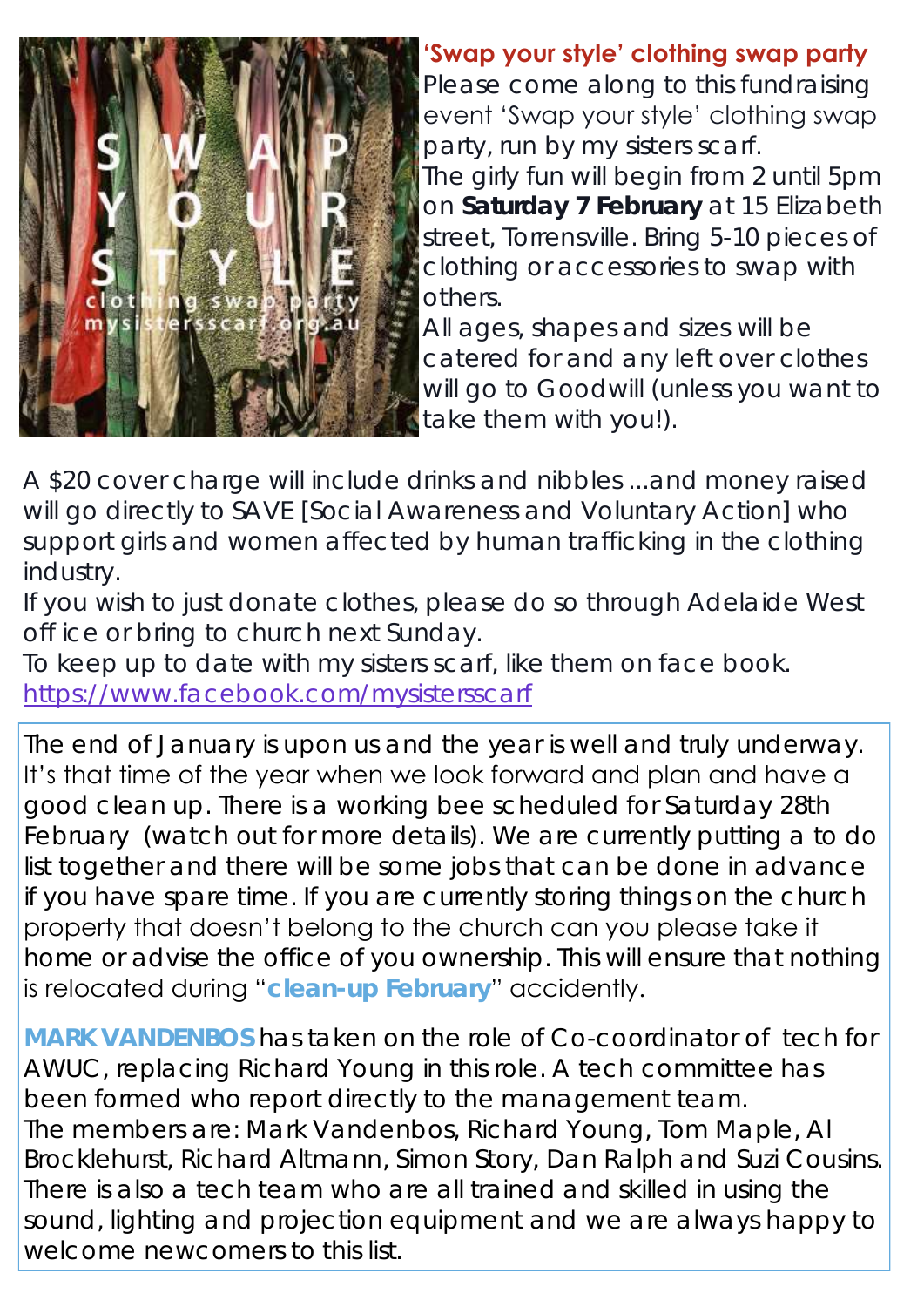

Our regular program is in recess for the School Holidays and will resume next week.

There are activity sheets available at the back of the church for those children who would like them. Blessings Lorraine. Children and Family Pastor

**A place to belong, learn to believe in & become like Jesus**

#### **Engage Youth News**

Welcome back to Engage Youth for 2015! If you are 12 years old to year 12, then Engage Youth is for you! We'd love to welcome you along to join us from 6PM Friday night for dinner (\$5, but first time free!), games, small groups, youth worship and more from 7:30PM. Pick up 9:30PM.



This term we take a fresh look at old school Bible stories.

**Advance notice:** Week 2 (Friday 6th February) is Noah's Ark, so come dressed as your favourite animal!

**Save the date:** Revolution Camp 17-20th April

Traditionally we celebrate **Pancake day** between the 2 morning Services, as a fundraiser for Wesley Mission. The date this year would be **Sunday 15th February.** We are looking for someone to coordinate this if it is to happen this year. Please see Lorraine or Rod if you would like more information.

#### *ORGAN SCHOLARSHIP-AWUC*

Have you ever thought of exploring the mysteries, complexities and beautiful tonal colours of our beautiful pipe organ at AWUC? At AWUC, we are blessed with a trust fund that provides for the ongoing maintenance of this valuable instrument and awards 12 months free external professional organ tuition to competent pianists who wish to extend their skills and ministry to the pipe organ. This opportunity is usually only available through a few prominent endowed CBD churches which have organ scholars on a very selective and binding basis.

Please contact the office for more information about this generous offer.